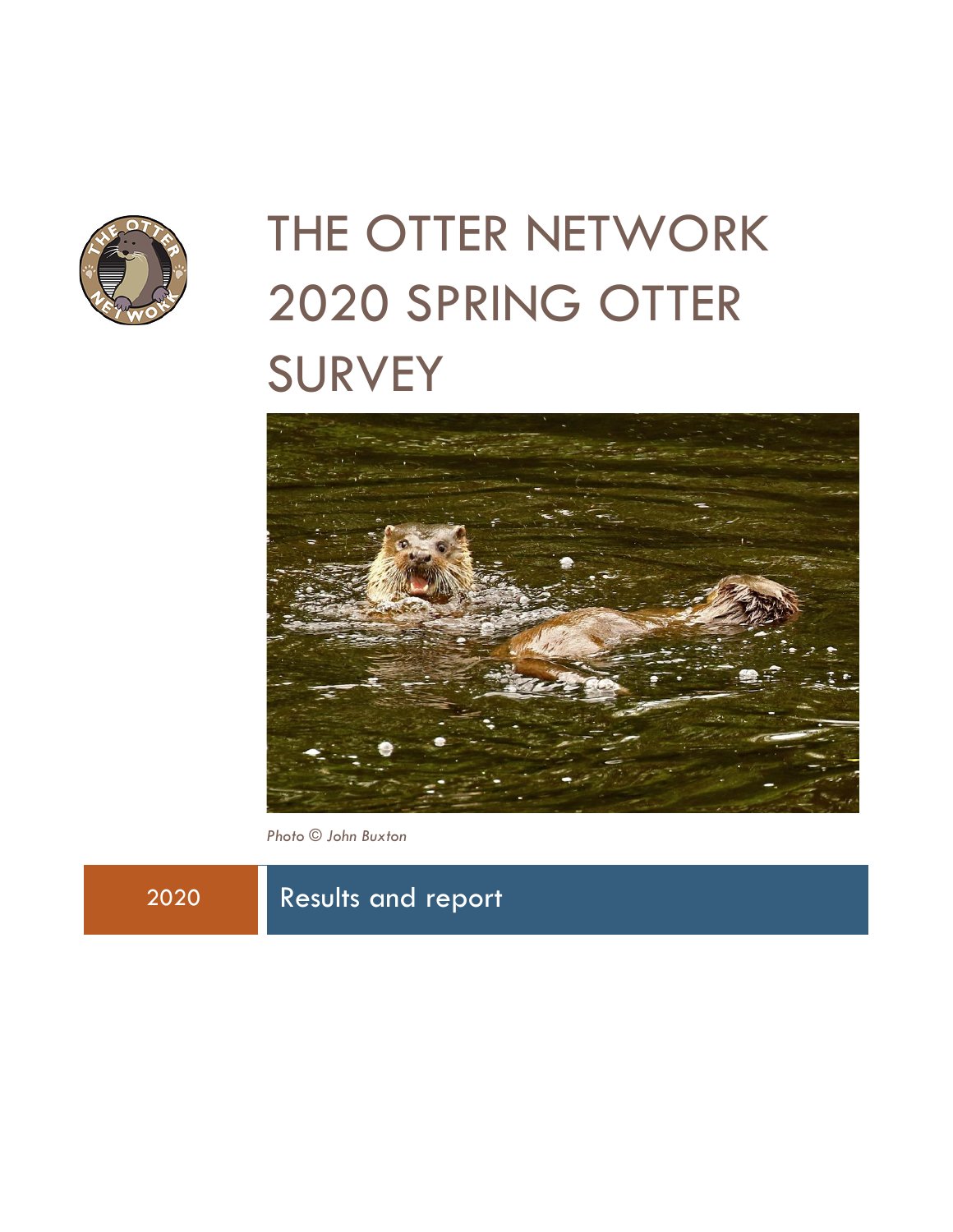# Spring Otter Survey

#### **R E S U L T S A N D R E P O R T**

# SUMMARY OF RESULTS

Despite the Covid-19 pandemic, and the resulting lockdown regulations that have been in place since late March, the eighth Annual Spring Otter Survey run by the North East Otter Network took place over the weekend of the 25<sup>th</sup>/26<sup>th</sup> April 2020.

It must be said however that this was a slimmed down survey with many volunteer surveyors unable to access all or part of their survey patches or being in isolation and therefore not able to take part at all. The decision to go ahead was taken after much thought and consideration. Most of the training sessions had already taken place by the time lockdown came into effect and all participants were advised that they should only survey within their local area and to do so on foot. As a result, coverage was much patchier than usual and there were some areas that were barely surveyed at all.

However, those who were able to take part seemed to be delighted to be able to do something that felt 'normal'. Additionally, several people took on new patches in the areas they found themselves in during lockdown which provided some new insights into otter activity in the region. So, a huge thank you to everyone who was able to take part and for those who unfortunately could not, we hope to welcome you back next year.

For the first time since the Annual Spring Survey started in 2013 the weather was fine and dry across the whole survey area. I don't think anyone got wet during the whole weekend (correct me if I'm wrong) and some people were actually out in short sleeves! The very dry spring this year also meant that river levels were low, which was good for accessing bridges but not so good for finding tracks in silt and mud.

To everyone who took part but drew a blank I will repeat the mantra that although you may be disappointed not to find any otter signs, getting negative data really is just as important for our records as it tell us where otters are **not** active which helps to identify watercourses that do not provide adequate food resources or habitat and also allows us to pick up on fluctuations in the otter population.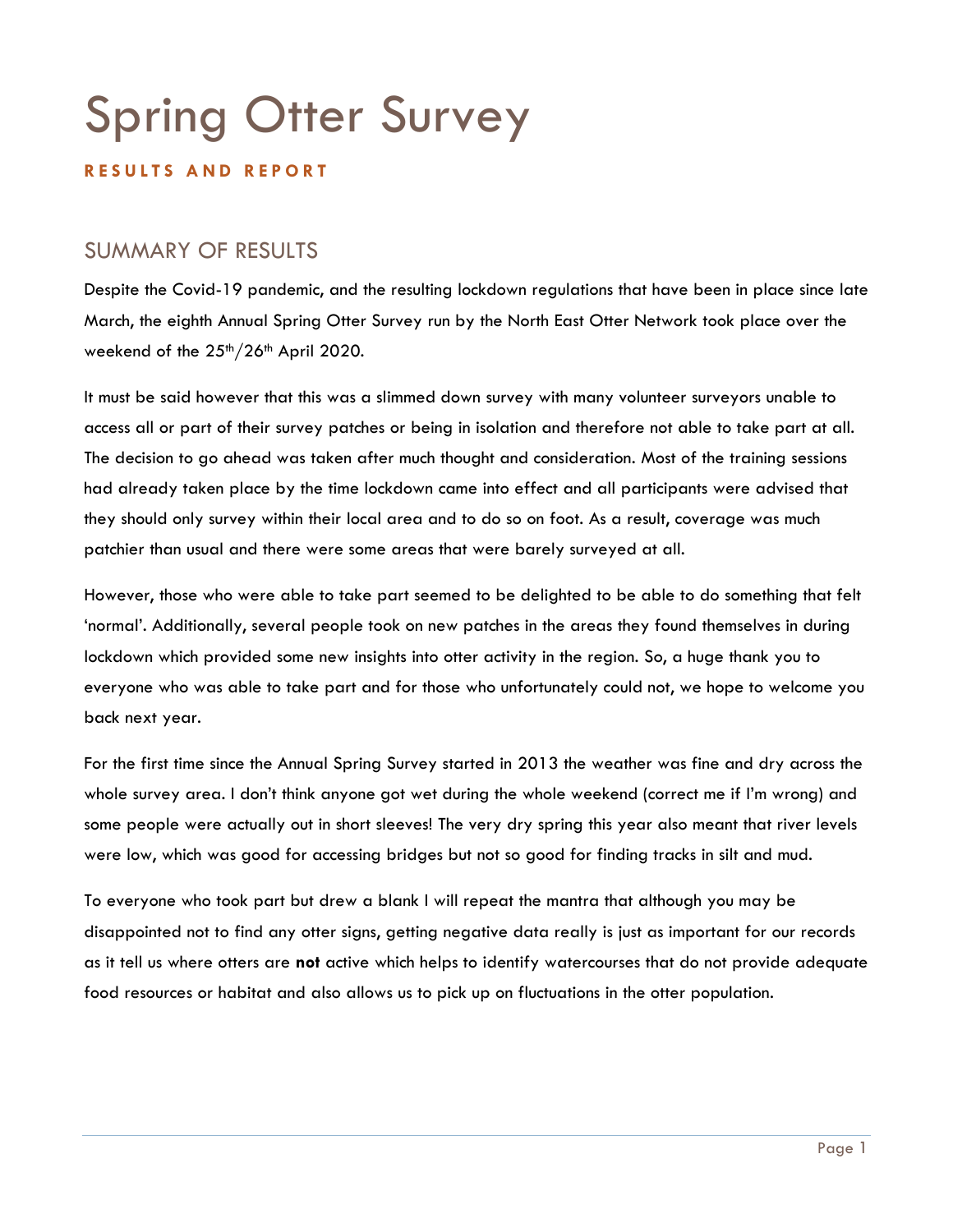There was one sighting of an otter on the Sunday afternoon and there was a trail camera capture on the Saturday night. There were also another couple of trail camera captures on the Friday night and the Monday night.

Over the weekend 84 volunteers, or teams of volunteers, managed to survey 85 patches containing 456 sites. This is of course well down on last year's number for obvious reasons. You will see from the map of patches surveyed that there is a gaping hole in the south-eastern part of the survey area. There are a couple of reasons for this. Firstly, Amy Carrick who used to recruit and liaise with volunteers in the Tees Valley has left Tees Valley Wildlife Trust and many of her volunteers did not re-register, so volunteer numbers in that area were already down before the arrival of Covid-19. Secondly, as many longstanding volunteers will know eastern County Durham is always a difficult area for recruitment. I put out a call every year for help with that area so any loss from lockdown was always going to have a greater impact on coverage there. However, given the circumstances I think what was achieved is quite impressive!

There were also over 300 records of other species recorded including plants, insects, birds, amphibians and mammals. Highlights are outlined in the table below the otter data.

#### **Otter Data**

Of the 456 sites checked 259 (57%) were positive for otter signs – this is a considerably higher percentage than usual and may be due to surveyors reducing the number of sites checked and concentrating on those that are known spraint sites. A further 11 sites had possible but inconclusive signs. There were 186 sites (41%) which were totally negative – this is obviously lower than in previous years in line with the above. There were of course many empty patches this year (112), but new patches were also added, it is difficult if not impossible therefore to make direct comparisons of these results with those of previous years. However, the important thing is that we have data on where otters were active this year which will be helpful for next year's survey.

There were 48 Day 2 'hits' (fresh signs) and as usual, many of these 'hits' were located close together in the same or neighbouring patches and so have been adjudicated as belonging to a single territory. There were nine sites/patches where fresh deposits were found on Day 1 but nothing new was discovered on Day 2. These fresh signs on the Saturday were sufficiently isolated from the next nearest 'hit' to allow us to be reasonably confident that we were just not looking in the right place on the Sunday. The nine sites/patches in question have therefore been adjudicated as 'Near Miss' otter territories. There were also the two trail camera captures in the days either side of the survey weekend both of which were in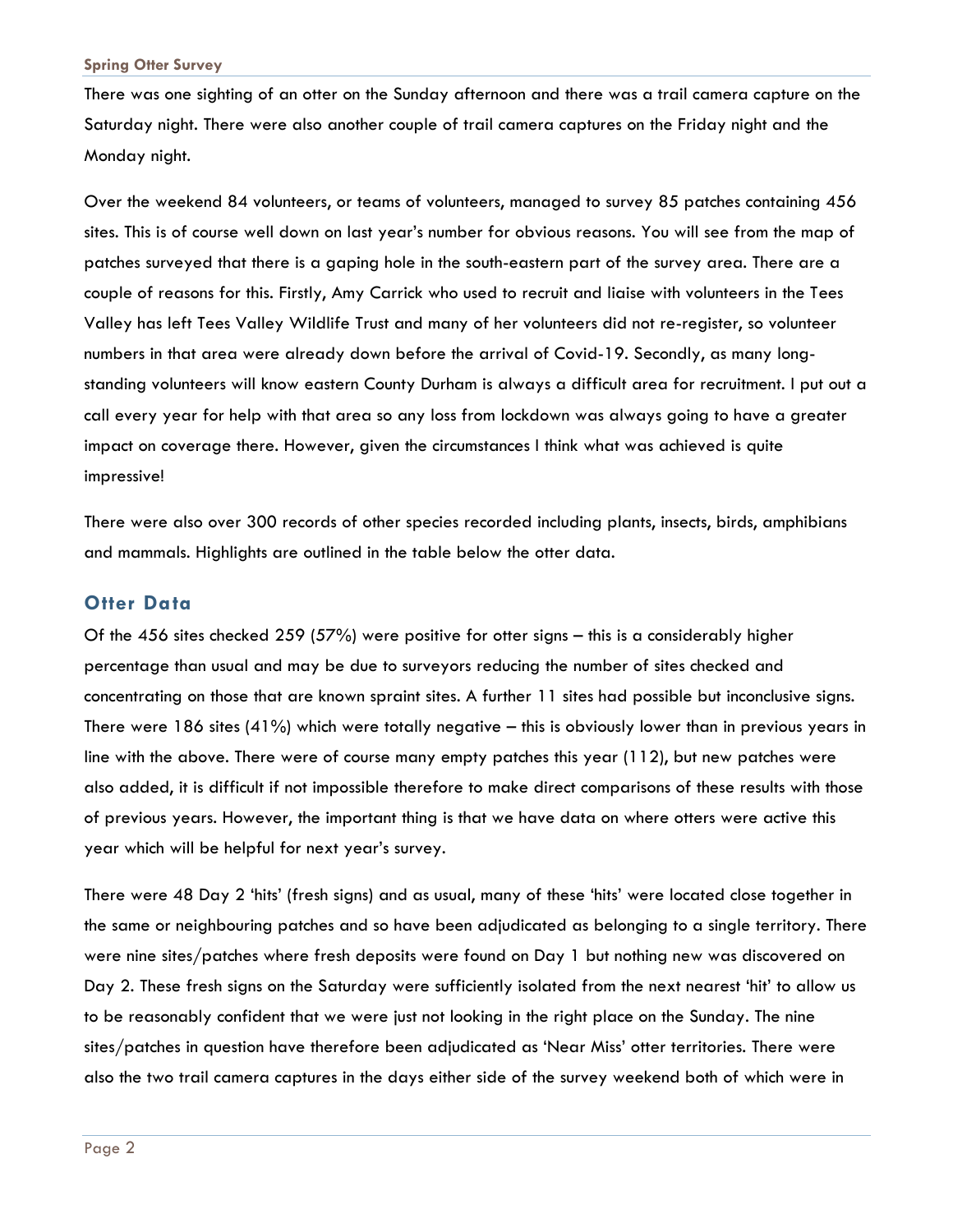areas that had not been surveyed and were isolated from the next nearest 'hit' site. These have therefore been classified as 'Reasonable Suspicion' otters.

Those of you who have taken part in the survey before, and have therefore read these reports, know that I always err on the side of caution when allocating 'hits' to territories and will conservatively lump fresh signs together into one territory if they are within a 5km stretch of watercourse rather than splitting them into two.

For those unfamiliar with the way the data are analysed it is important to emphasise that we are counting otter territories here **not** individual animals (with the exception of visuals and trail cameras). It is reasonable to assume therefore that at least some of the adjudicated territories will contain females with cubs meaning the number of actual otters will be greater than the number of territories. This really is the only way of getting any kind of numerical data when surveying for otters which are an elusive, wideranging, cryptic animal with no easily identifiable markings.

You will see in the results table that the number of estimated territories this year is 31. This is obviously well down on last year and is low compared with most years except 2013, which was the first year the survey took place. Because of the exceptional circumstances surrounding this year's survey and the resulting gaps in coverage it is probably safest to view this as an outlier in our dataset.

#### **Other species**

A total of 107 species of birds, mammals, amphibians, fish, insects and plants were recorded in addition to otter signs this year. This is also down on last year, but almost certainly for the same reasons.

To pick out a few, there were 13 records of mink scat/tracks, 5 roe deer sightings, 1 badger visual, 2 cuckoo sightings, 17 dipper visuals – several being of nesting pairs - and 2 kingfishers.

Maps and tables displaying the data are displayed on the following pages. If anyone would like to ask any questions please contact me through the Otter Network at [otters.northeast@gmail.com](mailto:otters.northeast@gmail.com)

#### **Acknowledgements**

**Example 12 Environmental Records**<br>The Information Centre

Last but by no means least, huge thanks to ERIC North East for once again supporting the survey from their Small Grants Fund!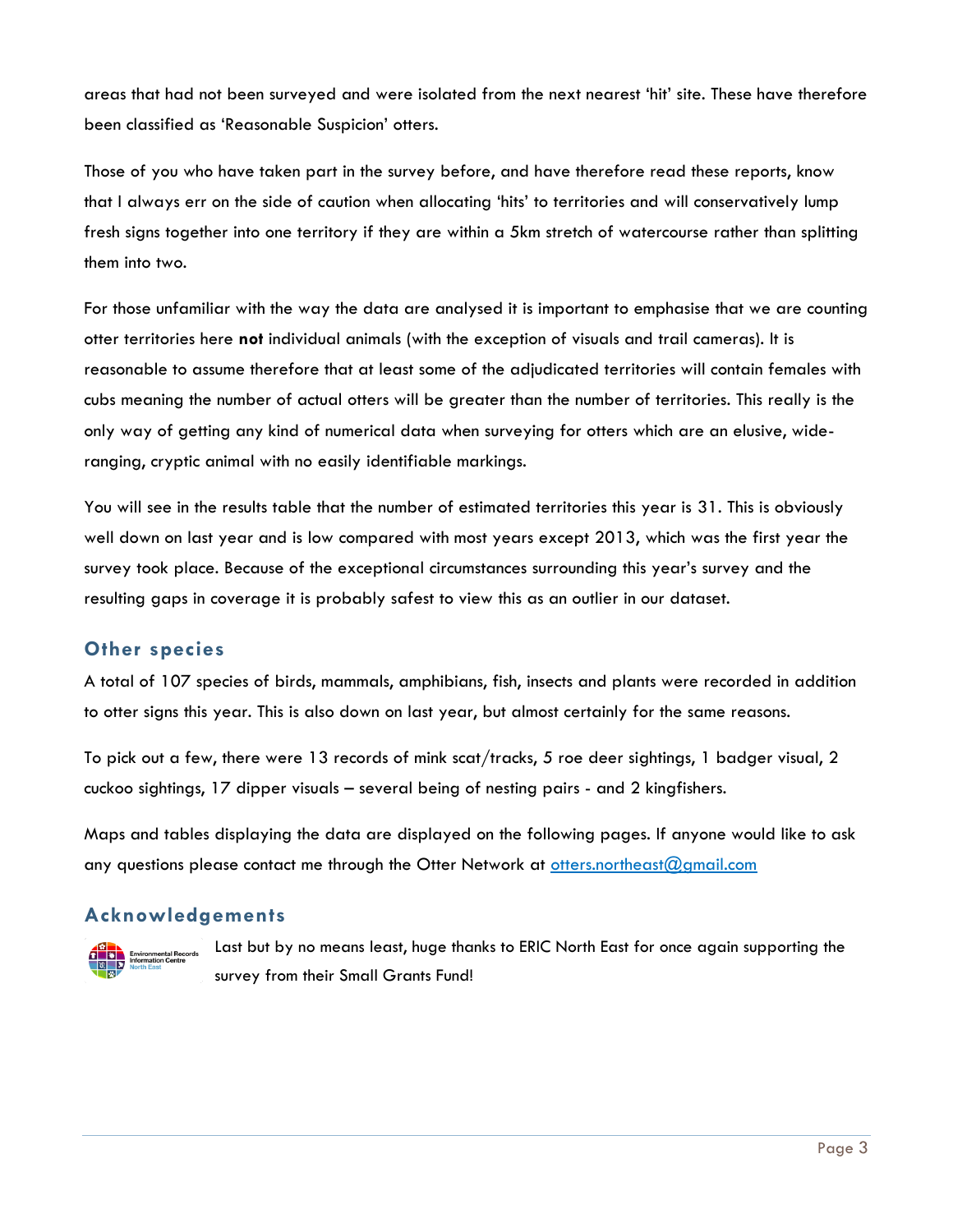## **Maps, Tables & Charts**



**Figure 1**. Map showing surveyed patches and all positive sites in 2020 survey



**Figure 2**. Map showing Day 2 'hits' with adjudicated territory numbers, 'near misses' and 'reasonable suspicion' otters.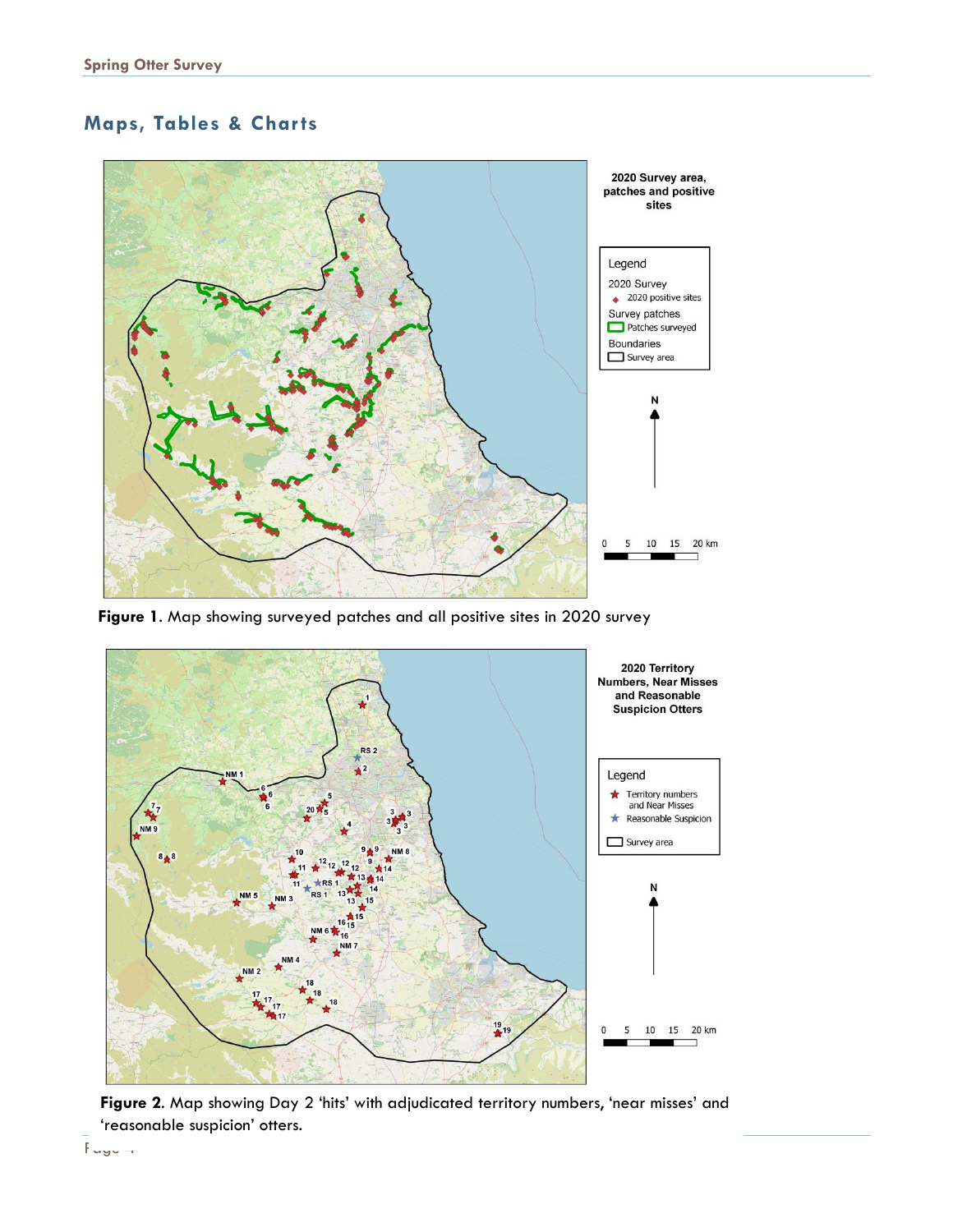#### **Table 1. 2020 Otter survey data**

| <b>Catchment</b>        | <b>Patches</b>           | <b>Sites</b>             | <b>Negative sites</b>    | <b>Positive sites</b><br>(possible) | <b>Hits</b>              | NM & RS                  | <b>Territories</b> |
|-------------------------|--------------------------|--------------------------|--------------------------|-------------------------------------|--------------------------|--------------------------|--------------------|
| <b>Blyth</b>            | $\mathbf{1}$             | 3                        | $\mathbf 0$              | 3                                   | 1                        | $\overline{\phantom{0}}$ | 1                  |
| <b>Castle Eden Burn</b> | $\overline{\phantom{a}}$ | $\overline{\phantom{a}}$ | $\overline{\phantom{a}}$ | $\overline{\phantom{0}}$            | $\overline{\phantom{0}}$ | $\overline{\phantom{a}}$ |                    |
| Derwent/Tyne            | 5                        | 21                       | 8                        | 13                                  | 3                        |                          | $2^{\circ}$        |
| <b>Hawthorn Burn</b>    |                          |                          |                          |                                     |                          |                          |                    |
| <b>Tees</b>             | 15                       | 68                       | 24                       | 38(6)                               | 9                        | 1                        | $\overline{3}$     |
| <b>Tyne/South Tyne</b>  | 25                       | 155                      | 77                       | 73(5)                               | 8                        | $\overline{2}$           | 4                  |
| Wansbeck                | $\overline{\phantom{a}}$ | $\overline{\phantom{0}}$ | $\overline{\phantom{a}}$ | $\qquad \qquad \blacksquare$        | $\overline{\phantom{0}}$ | $\overline{\phantom{0}}$ |                    |
| Wear                    | 39                       | 209                      | 77                       | 132                                 | 27                       | 6                        | 10                 |
| <b>Totals</b>           | 85                       | 456                      | 186                      | 259(11)                             | 48                       | 9                        | 20                 |
|                         |                          |                          |                          |                                     |                          |                          |                    |

#### **Table 2. 2020 Summary**

| Surveyed patches                     | 87  |
|--------------------------------------|-----|
| <b>Empty patches</b>                 | 112 |
| Otter territories located            | 20  |
| Reasonable suspicion/near misses     | 11  |
| <b>Total Adjudicated territories</b> | 31  |

#### **Table 3. All surveys summary**

|                                                           | 2013 | 2014 | 2015 | 2016 | 2017 | 2018 | 2019 | 2020 |
|-----------------------------------------------------------|------|------|------|------|------|------|------|------|
| <b>Patches</b>                                            | 93   | 100  | 112  | 119  | 115  | 94   | 123  | 87   |
| <b>Total sites</b>                                        | 517  | 588  | 608  | 644  | 629  | 516  | 681  | 456  |
| <b>Sites positive</b>                                     | 216  | 212  | 260  | 281  | 272  | 224  | 281  | 259  |
| % sites positive                                          | 42   | 36   | 42   | 44   | 43   | 43   | 41   | 57   |
| % sites negative                                          | 56   | 60   | 53   | 53   | 54   | 53   | 56   | 41   |
| <b>Hits</b>                                               | 59   | 67   | 56   | 78   | 70   | 55   | 82   | 48   |
| <b>Located territories</b>                                | 26   | 29   | 27   | 30   | 32   | 24   | 39   | 20   |
| NM/RS                                                     | 3    | 6    | 9    | 5    | 6    | 5    | 8    | 11   |
| <b>Adjudicated territories</b>                            | 29   | 35   | 36   | 35   | 37   | 29   | 47   | 31   |
| <b>Adjudicated territories old</b><br>survey area (VC 66) |      |      |      |      |      |      | 40   |      |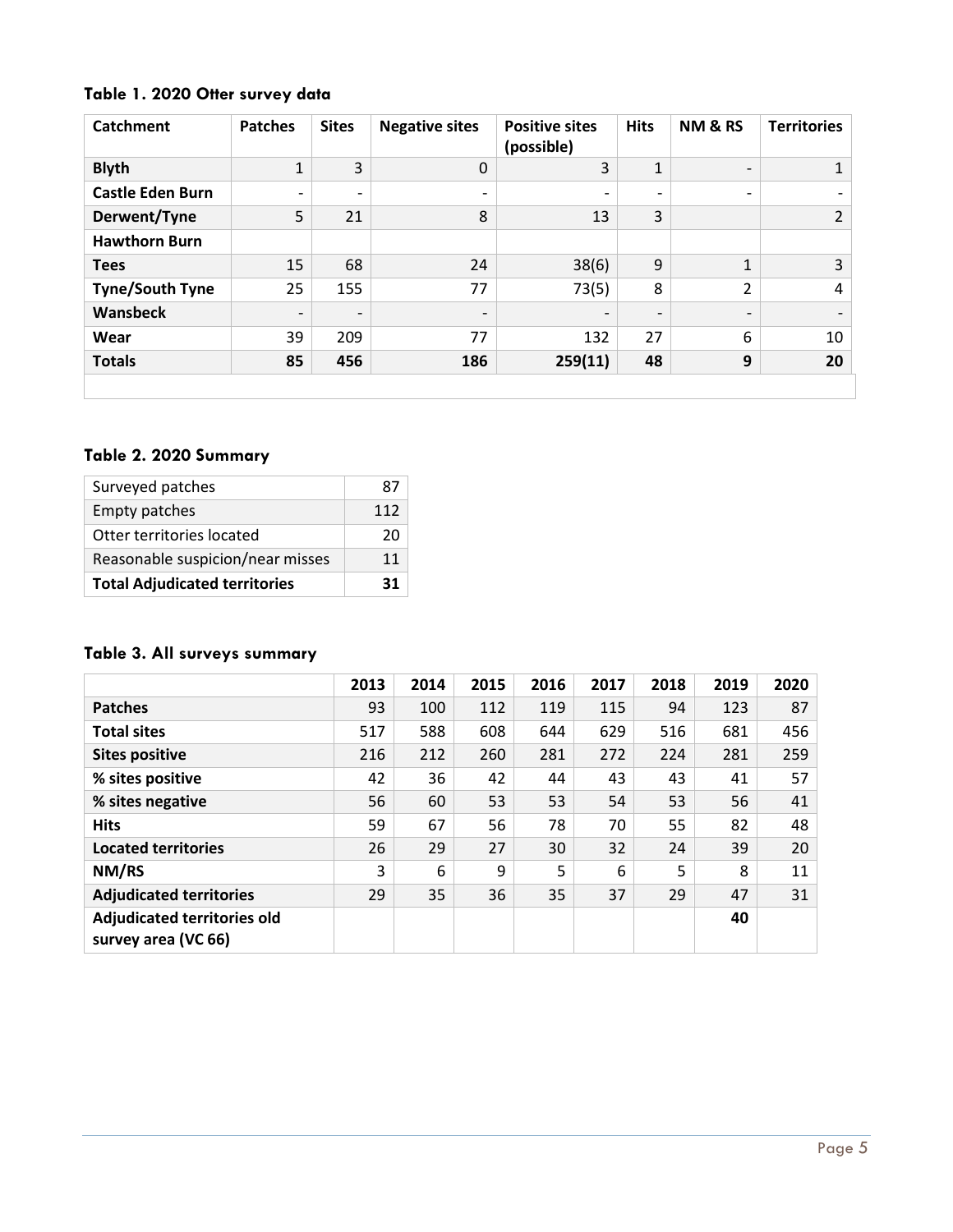

**Figure 3.** Adjudicated otter territories in eight annual surveys.

**\*** Survey conducted over larger area than previous years

### **Other Species Records**

|              | <b>Species</b>      | No of Records*   |
|--------------|---------------------|------------------|
| <b>Birds</b> | Avocet              | $\mathbf{1}$     |
|              | Blackbird           | $\overline{7}$   |
|              | Blackcap            | 5                |
|              | <b>Blue Tit</b>     | $\boldsymbol{4}$ |
|              | <b>Bullfinch</b>    | $\mathbf{1}$     |
|              | Buzzard             | $\overline{4}$   |
|              | <b>Carrion Crow</b> | $\overline{2}$   |
|              | Chaffinch           | 3                |
|              | Chiffchaff          | 8                |
|              | Coal Tit            | 3                |
|              | Common Sandpiper    | $\overline{7}$   |
|              | Common Fern         | $\mathbf{1}$     |
|              | Cuckoo              | $\overline{2}$   |
|              | Curlew              | 6                |
|              | Dipper              | $\overline{17}$  |
|              | Dunnock             | $\overline{2}$   |
|              | Goldfinch           | 3                |
|              | Goosander           | $\sqrt{5}$       |
|              |                     |                  |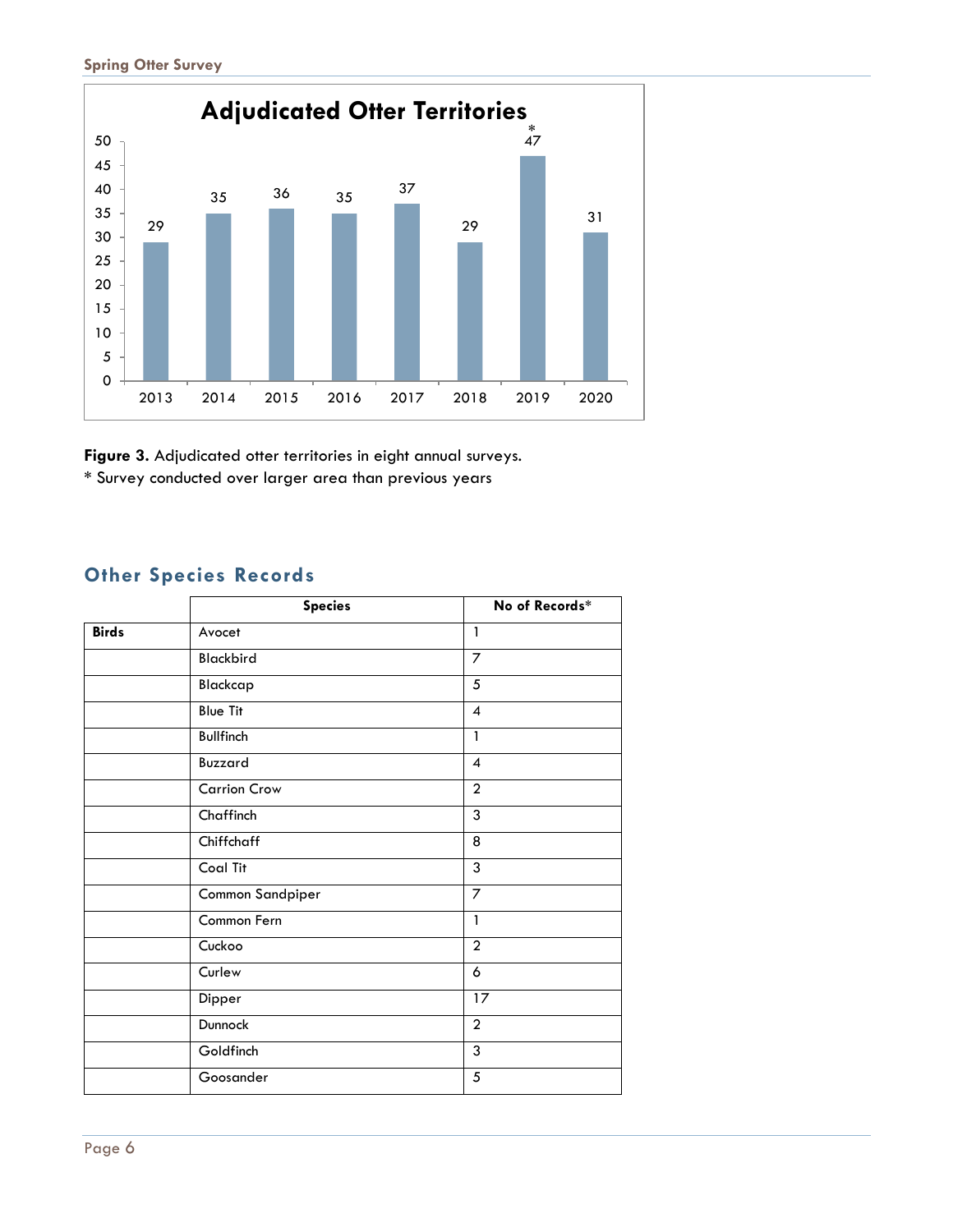| <b>Great-Spotted Woodpecker</b> | $\overline{2}$  |
|---------------------------------|-----------------|
| <b>Great Tit</b>                | $\overline{7}$  |
| Green Woodpecker                | $\mathbf{1}$    |
| Greenfinch                      | $\overline{2}$  |
| Grey Heron                      | $\overline{10}$ |
| Grey Wagtail                    | 7               |
| <b>Greylag Goose</b>            | 5               |
| <b>House Sparrow</b>            | $\overline{2}$  |
| Jackdaw                         | $\overline{2}$  |
| Kestrel                         | $\mathbf{1}$    |
| Kingfisher                      | $\overline{2}$  |
| Lapwing                         | $\overline{3}$  |
| Linnet                          | $\mathbf{1}$    |
| Little Owl                      | $\mathbf{1}$    |
| Long-tailed Tit                 | $\overline{a}$  |
| Magpie                          | $\overline{2}$  |
| Mallard                         | 15              |
| <b>Mandarin Duck</b>            | $\overline{2}$  |
| Meadow Pipit                    | $\mathbf{1}$    |
| Mute Swan                       | $\overline{2}$  |
| Nuthatch                        | $\overline{2}$  |
| Oystercatcher                   | 8               |
| Pied Wagtail                    | $\overline{4}$  |
| <b>Red Grouse</b>               | $\mathbf{1}$    |
| Redshank                        | $\mathbf{1}$    |
| Redstart                        | $\mathbf{1}$    |
| <b>Reed Bunting</b>             | $\overline{2}$  |
| <b>Reed Warbler</b>             | $\mathbf{1}$    |
| Robin                           | $\overline{4}$  |
| <b>Sand Martin</b>              | $\overline{2}$  |
| Sedge Warbler                   | $\mathbf{1}$    |
| Skylark                         | $\overline{2}$  |
| Snipe                           | $\mathfrak{Z}$  |
| Song Thrush                     | $\overline{2}$  |
| Sparrowhawk                     | $\mathbf{1}$    |
| Swallow                         | $\overline{3}$  |
| Tawny Owl                       | $\overline{3}$  |
| Teal                            | $\overline{1}$  |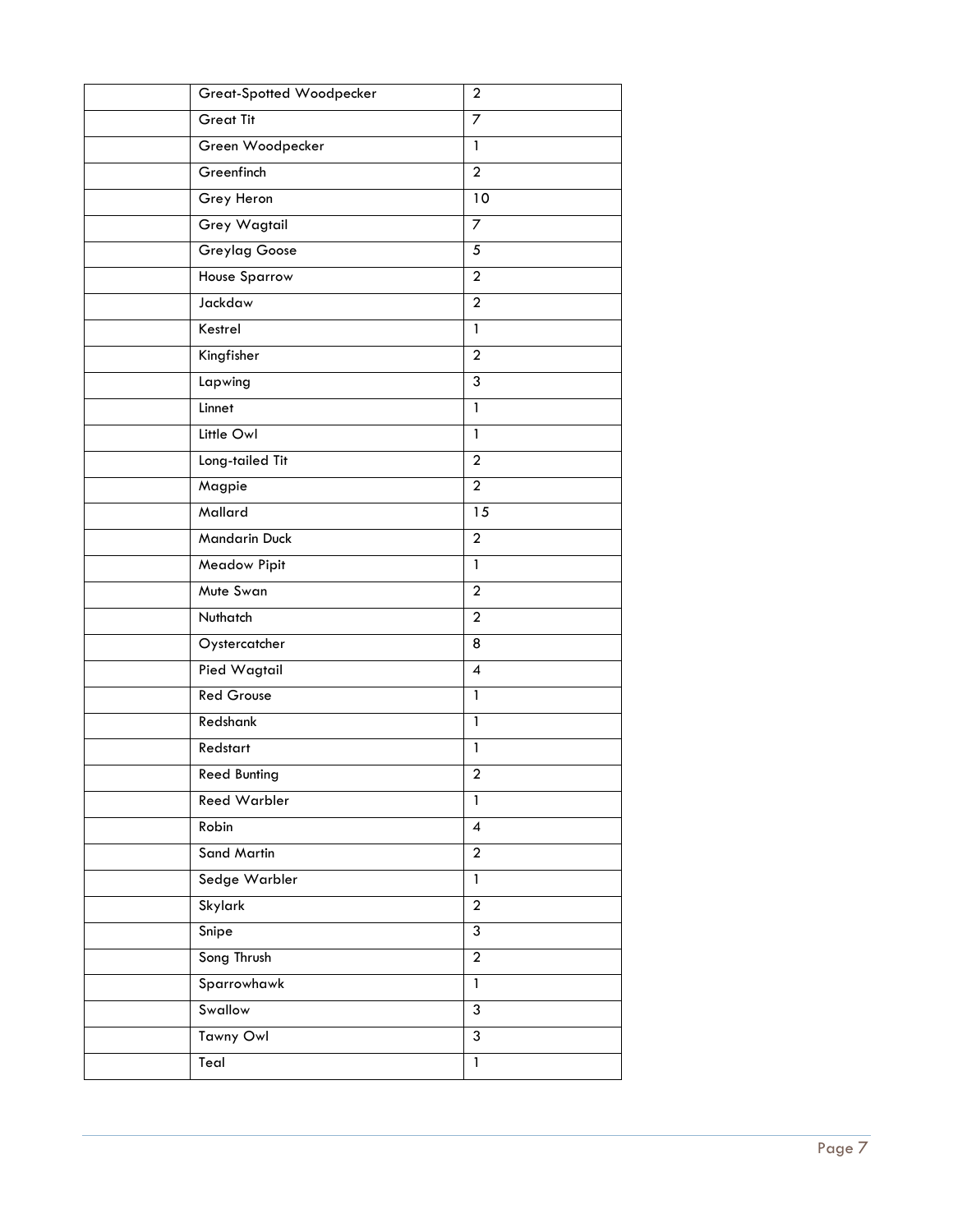|                | Treecreeper                          | $\overline{2}$           |
|----------------|--------------------------------------|--------------------------|
|                | <b>Tufted Duck</b>                   | $\mathbf{1}$             |
|                | <b>Willow Warbler</b>                | $\overline{7}$           |
|                | Wren                                 | 10                       |
| <b>Mammals</b> | Badger (tracks/setts/latrine)        | 1                        |
|                | <b>Badger (visual)</b>               | 1                        |
|                | <b>Brown Rat</b>                     | 1                        |
|                | Deer (tracks/latrine)                | 3                        |
|                | Grey Squirrel (visual)               | 6                        |
|                | Mink (tracks/scat)                   | 13                       |
|                | Mole (diggings)                      | 1                        |
|                | Rabbit (visual)                      | $\mathbf{2}$             |
|                | Red Fox (tracks/scat)                | 1                        |
|                | Roe Deer (visual)                    | 5                        |
|                | Stoat (visual)                       | 1                        |
|                | Water Vole (latrine/feeding remains) | 1                        |
|                | Water Vole (visual)                  | $\overline{2}$           |
| Amphibian      | Toad (spawn)                         | 1                        |
|                | Toad/Toad tadpole (visual)           | $\mathbf{2}$             |
|                | Smooth Newt (visual)                 | $\mathbf{1}$             |
| <b>Insects</b> | <b>Green Hairstreak butterfly</b>    | 1                        |
|                | Green-veined White butterfly         | 1                        |
|                | Orange Tip butterfly                 | 5                        |
|                | Peacock butterfly                    | 1                        |
|                | Small Tortoiseshell butterfly        | $\overline{\mathcal{A}}$ |
|                | Speckled Wood butterfly              | $\mathbf{2}$             |
| Plant          | Bluebell                             | 1                        |
|                | Butterbur                            | 1                        |
|                | Colt's Foot                          | $\mathbf{1}$             |
|                | Comfrey                              | $\overline{1}$           |
|                | Cowslip                              | $\mathbf{1}$             |
|                | Dog Violet                           | $\mathbf{1}$             |
|                | Dog's Mercury                        | $\mathbf{1}$             |
|                | Forget-me-not                        | $\mathbf{1}$             |
|                | Globe Flower                         | $\mathbf{1}$             |
|                | Golden Saxifrage                     | $\mathbf{1}$             |
|                | Kingcup                              | $\mathbf{1}$             |
|                | Lesser Celandine                     | $\mathbf{1}$             |